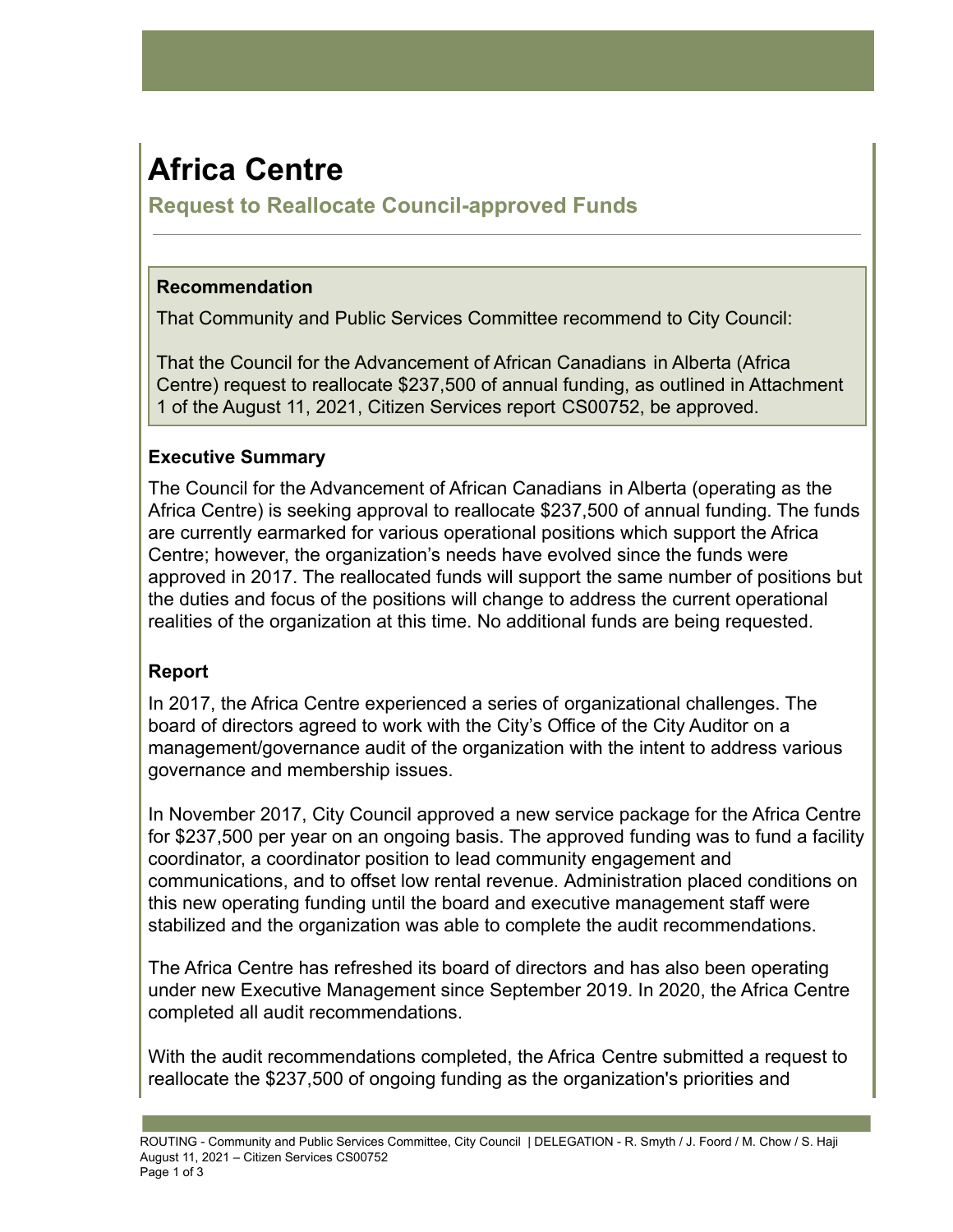operational needs have shifted (Attachment 1). Administration supports the proposed use of funds as presented by the Africa Centre.

If the request is approved by City Council, Administration will develop an interim funding agreement based upon prorating the 2017 funding from May 1, 2021 to December 31, 2021 for a total of \$158,333.36 as agreed upon between Administration and the Africa Centre.

A requirement of the annual funding will be that the Africa Centre report annually to Council. The reporting cycle would be re-established with the Africa Centre's annual report on all activities presented in fall 2021. Establishing the regular reporting cycle will allow for renewal of the next year's 2022 funding agreement in January / February 2022.

#### **Budget/Financial Implications**

As the funds were previously approved, no additional funding is required. If City Council does not approve the request, Administration would return the funds for City Council to redirect during the supplemental operating budget process.

The Africa Centre currently receives municipal funding support as follows:

- \$232,000 per year of operational funding approved in 2013
- \$150,000 per year Family and Community Support Services program funding for preventative social service programming
- \$237,500 per year as approved in 2017, currently held

### **Public Engagement**

No public engagement was conducted for this report.

### **Corporate Outcomes and Performance Management**

**Corporate Outcome:** Edmontonians are connected to the city in which they live, work and play

| <b>Outcomes</b>                                                                                                                                           | <b>Measures</b>                                              | <b>Results</b> | <b>Targets</b>                           |
|-----------------------------------------------------------------------------------------------------------------------------------------------------------|--------------------------------------------------------------|----------------|------------------------------------------|
| Improve community capacities that<br>connect to relevant resources and<br>opportunities.                                                                  | Number of community<br>leaders receiving<br>coaching support | 2021 YTD: 10   | 2021: 50% increase<br>from previous year |
| Improve community access to<br>Number of people<br>information, education and resources.<br>engaged with<br>education and<br>information<br>dissemination |                                                              | 2021 YTD: 100  | 2021: 50% increase<br>from previous year |